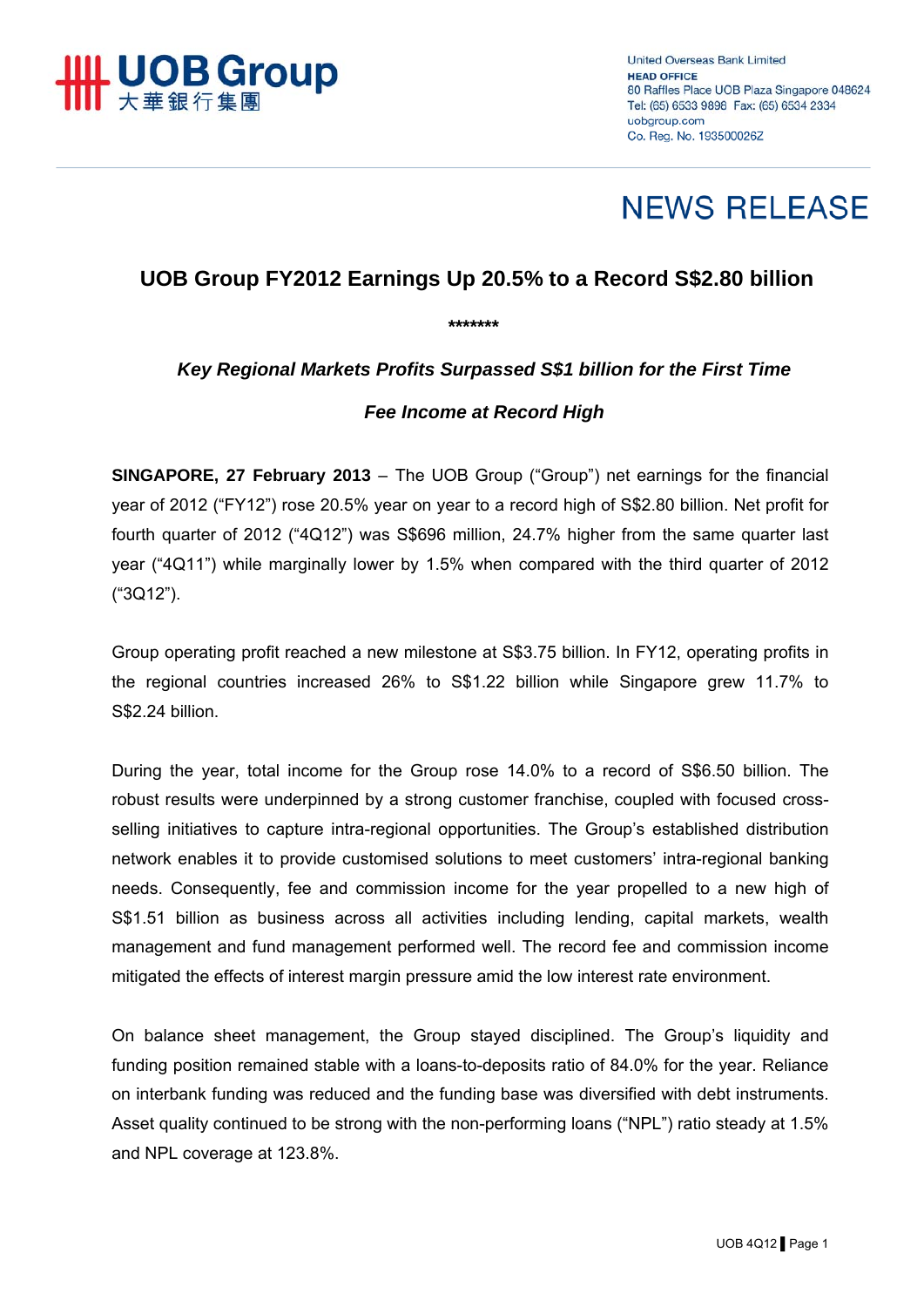The Board recommends a final one-tier tax-exempt dividend of 40 cents and a special dividend of 10 cents per ordinary share. Together with the interim one-tier tax-exempt dividend of 20 cents, total dividend for the financial year ended 31 December 2012 will be 70 cents per ordinary share.

#### **Full year 2012 earnings**

Net interest income rose 6.5% to S\$3.92 billion as the higher loans volume outweighed the compression in net interest margin. Net interest margin was 1.87%, 5 basis points lower due to the rising cost of funds.

Non-interest income grew 27.6% to S\$2.58 billion. Fee and commission income increased 14.4%, crossing the S\$1.51 billion mark for the first time. Double-digit increases in fee income growth were recorded from capital markets, wealth management and fund management activities, while loan-related fee income reached an all-time high of S\$389 million for the year. Trading and investment income also rose 71.6% to S\$673 million supported by gains from the sale of securities.

Expenses increased 12.1% to S\$2.75 billion mainly due to staff costs and revenue-related costs to support business growth. The Group's expense-to-income ratio improved 0.7% points to 42.3% on higher income growth.

Total impairment charges for 2012 were lower at S\$476 million. Individual impairment on loans was S\$454 million mainly due to a specific account outside of Singapore. As the Group had more than adequate collective impairment set aside at the portfolio level, it was able to keep the total loans charge off rate constant at 30 basis points. Credit quality on the overall loan portfolio stayed healthy while the NPL ratio remained low at 1.5%. Overall, NPL coverage stayed at a comfortable level of 123.8%.

Gross customer loans grew 8.3% to S\$156 billion as at 31 December 2012 mainly in Singapore and Malaysia. Customer deposits rose 7.4% to reach S\$182 billion across all products and mainly from Singapore and the regional countries.

During the year, S\$1.2 billion 3.15% fixed rate subordinated notes and US\$845 million in senior notes were issued under the euro-medium term note programme to augment further the Group's funding sources.

Shareholders' equity rose 9.2% to S\$25.1 billion, largely contributed by higher retained earnings as well as improved valuation on the investment portfolio. Return on shareholders' equity grew 1.3% points to 12.4% for 2012.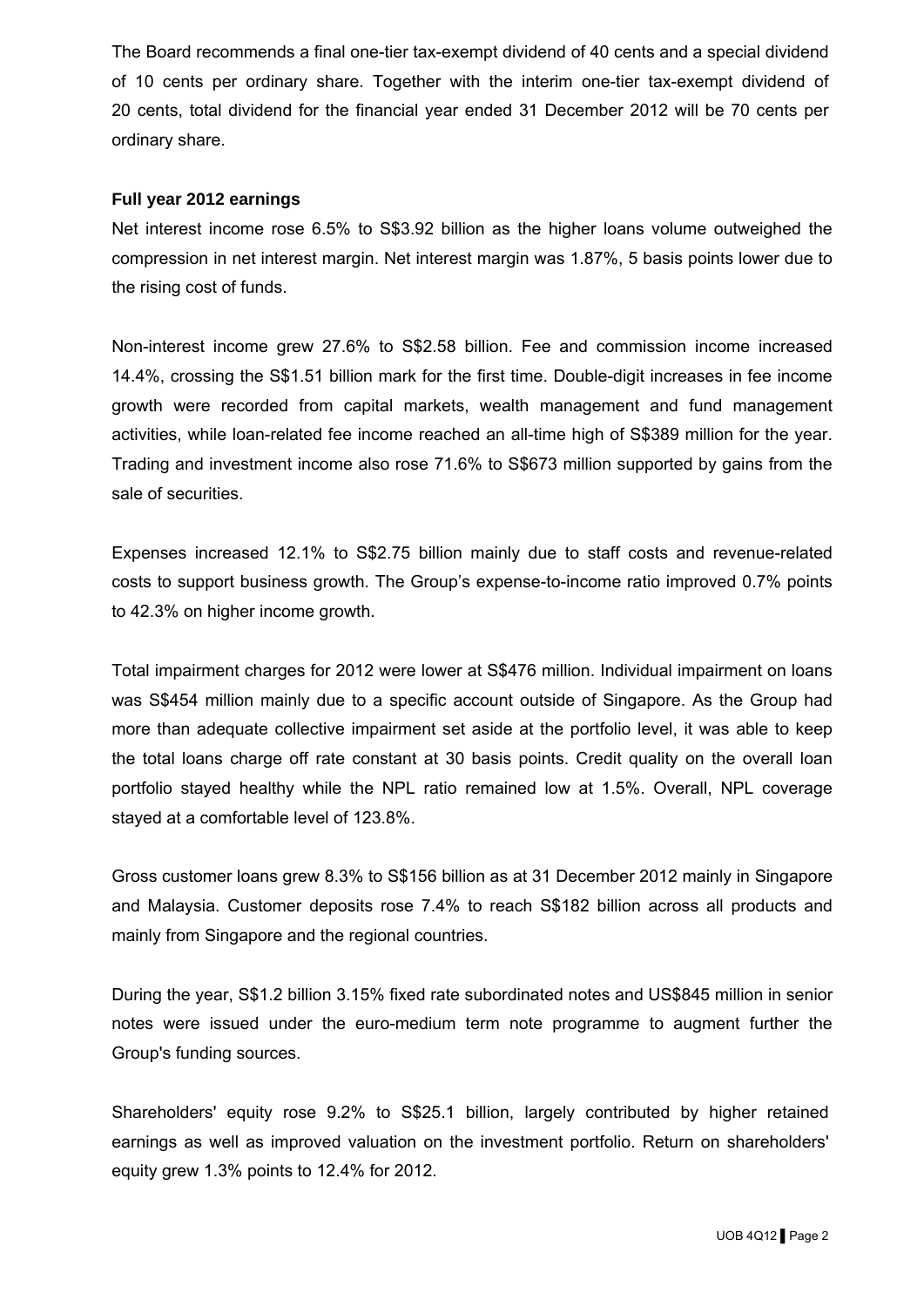The Group remained well capitalised with core Tier 1, Tier 1 and total capital adequacy ratios ("CAR") of 13.1%, 14.7% and 19.1% as at 31 December 2012 respectively. The Group is well positioned to meet Basel III requirements which came into effect in Singapore on 1 January 2013.

#### **Fourth quarter 2012 earnings**

Net interest income in 4Q12 was S\$967 million, close to 3Q12 as the effects of interest margin compression were mitigated by higher volumes. Net interest margin decreased 8 basis points to 1.76% as yields declined faster than the cost of funds in a highly liquid and competitive environment.

Fee and commission income set another record high at S\$388 million in 4Q12. The increase was driven by higher fund management, credit card and capital market activities. Trading and investment income was lower at S\$147 million on lower gains from the sale of securities.

Total operating expenses increased 4.6% to S\$719 million mainly due to higher staff costs. The Group's expense-to-income ratio increased 3.8% points to 45.1%.

Total impairment charges for 4Q12 were S\$150 million mainly due to an individual impairment for a specific account outside of Singapore. As the Group had more than adequate collective impairment set aside at the portfolio level, the Group was able to keep the total loans charge off rate constant at 30 basis points.

Gross customer loans grew 2.2% for the quarter to reach S\$156 billion as at 31 December 2012. Loans growth was registered in Singapore and the regional countries, and came mainly from housing loans and other consumer loans. US dollar loans declined 2.3% to S\$18.1 billion. Consequently, the US dollar loans-to-deposits ratio improved to 81.6% as at 31 December 2012.

Customer deposits grew 4.7%, at a pace faster than loans growth, to reach S\$182 billion as at end December 2012. The increase was mostly in Singapore dollars and the currencies of the regional countries. Fixed deposits grew 4.9% while current account and savings account balances rose 5.0%, providing the Group with cheaper funds. Loans-to-deposits ratio improved to 84.0% in 4Q12.

Shareholders' equity increased 3.4% to S\$25.1 billion in 4Q12, mainly due to profit for the period and improved valuation on the available-for-sale investment portfolio.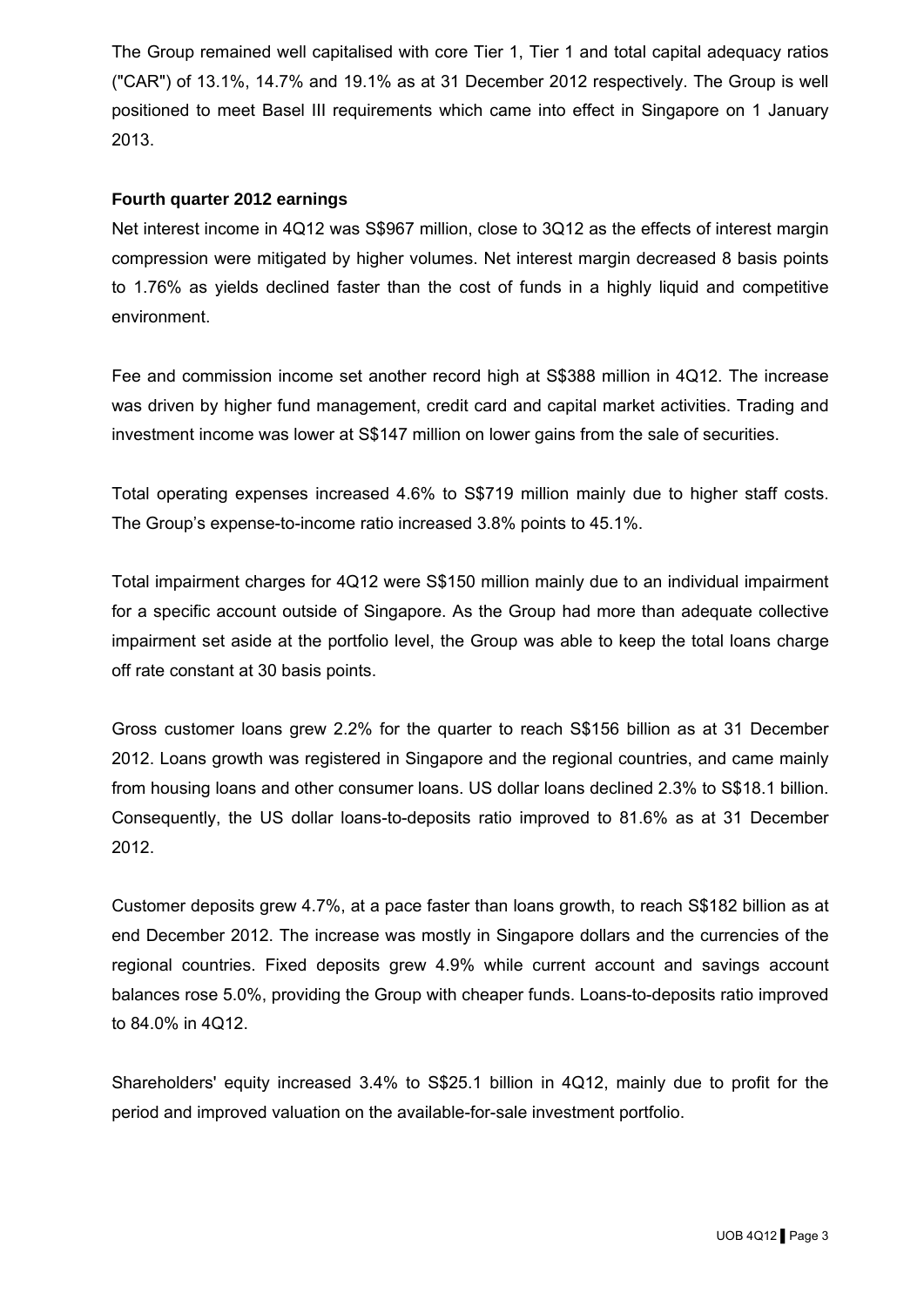The improvement in CAR quarter-on-quarter was contributed by higher retained earnings and issuance of the US\$500 million subordinated debts in the quarter, partially offset by higher riskweighted assets in line with loans growth.

Compared with 4Q11, Group NPAT rose 24.7% to S\$696 million on the back of strong non-interest income growth. Net interest income was 1.2% lower at S\$967 million as the higher asset volumes were more than offset by margin compression. Net interest margin was lower at 1.76%. Total non-interest income rose 25.2% to S\$626 million with double-digit growth registered in fee and commission income as well as trading and investment income. Total operating expenses were 15.0% higher at S\$719 million. The Group's expense-to-income ratio increased 2.8% points to 45.1%. Staff costs were higher as the Group continued to invest in talent. Total impairment charges decreased S\$76 million to S\$150 million in 4Q12.

### **CEO's statement**

Mr Wee Ee Cheong, the UOB Group's Deputy Chairman and Chief Executive Officer, said: "This set of results represents a very positive end to 2012. We achieved record profits, record fees and record contribution from our key regional markets.

"To keep this momentum going, we will continue to sharpen our focus on our key drivers balance sheet strength, people and infrastructure.

"Amid global uncertainties, while Asia is slowing down it is expected to stay resilient. Southeast Asia especially is expected to see stronger growth.

"Our customer franchise, distribution network and integrated platform, especially across Southeast Asia, places us in a prime position to seize opportunities that come with increasing intra-Asian business flows. We are well on track to realising our long-term growth targets."

- ends -